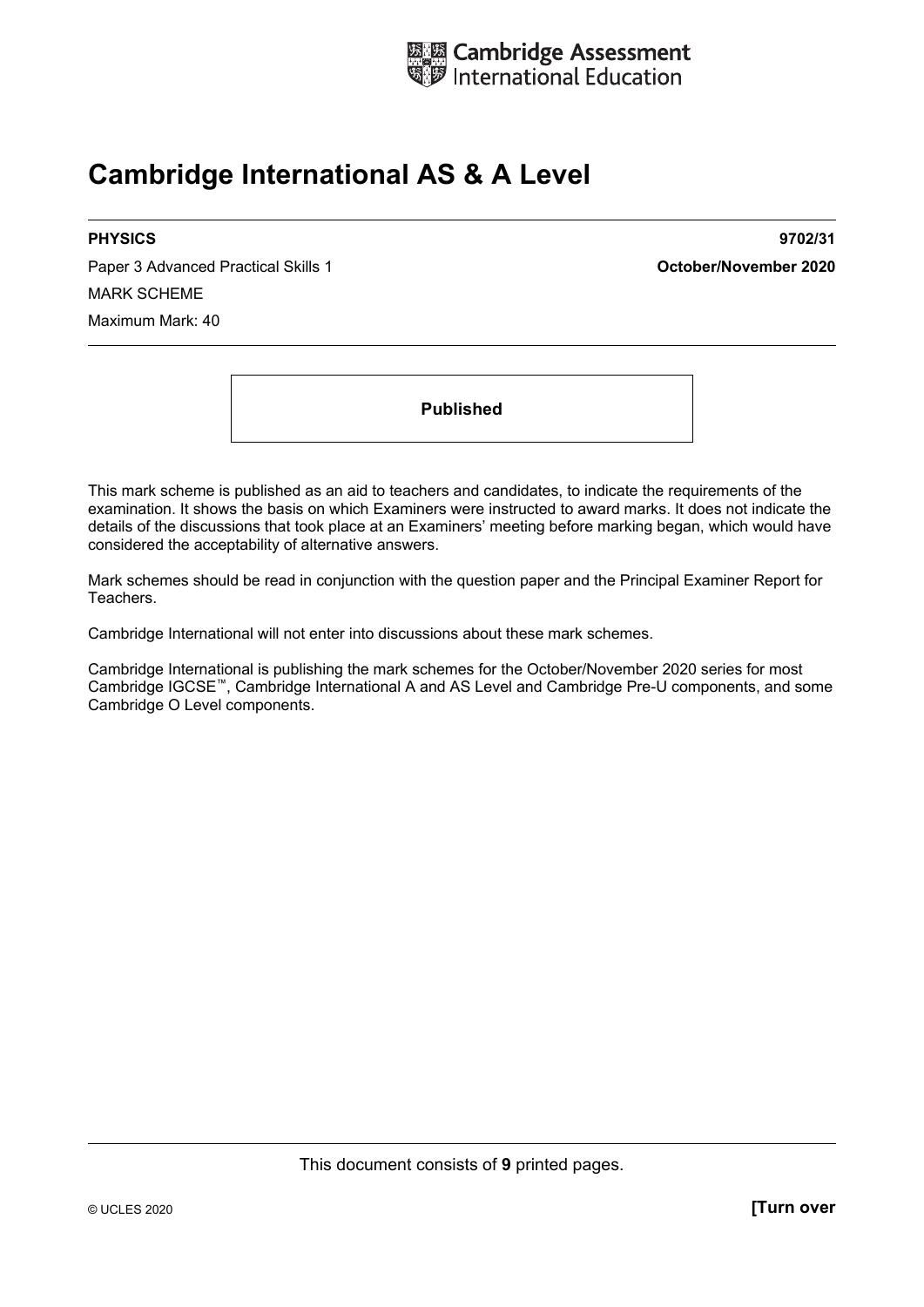#### **Generic Marking Principles**

These general marking principles must be applied by all examiners when marking candidate answers. They should be applied alongside the specific content of the mark scheme or generic level descriptors for a question. Each question paper and mark scheme will also comply with these marking principles.

GENERIC MARKING PRINCIPLE 1:

Marks must be awarded in line with:

- the specific content of the mark scheme or the generic level descriptors for the question
- the specific skills defined in the mark scheme or in the generic level descriptors for the question
- the standard of response required by a candidate as exemplified by the standardisation scripts.

GENERIC MARKING PRINCIPLE 2:

Marks awarded are always **whole marks** (not half marks, or other fractions).

GENERIC MARKING PRINCIPLE 3:

Marks must be awarded **positively**:

- marks are awarded for correct/valid answers, as defined in the mark scheme. However, credit is given for valid answers which go beyond the scope of the syllabus and mark scheme, referring to your Team Leader as appropriate
- marks are awarded when candidates clearly demonstrate what they know and can do
- marks are not deducted for errors
- marks are not deducted for omissions
- answers should only be judged on the quality of spelling, punctuation and grammar when these features are specifically assessed by the question as indicated by the mark scheme. The meaning, however, should be unambiguous.

GENERIC MARKING PRINCIPLE 4:

Rules must be applied consistently, e.g. in situations where candidates have not followed instructions or in the application of generic level descriptors.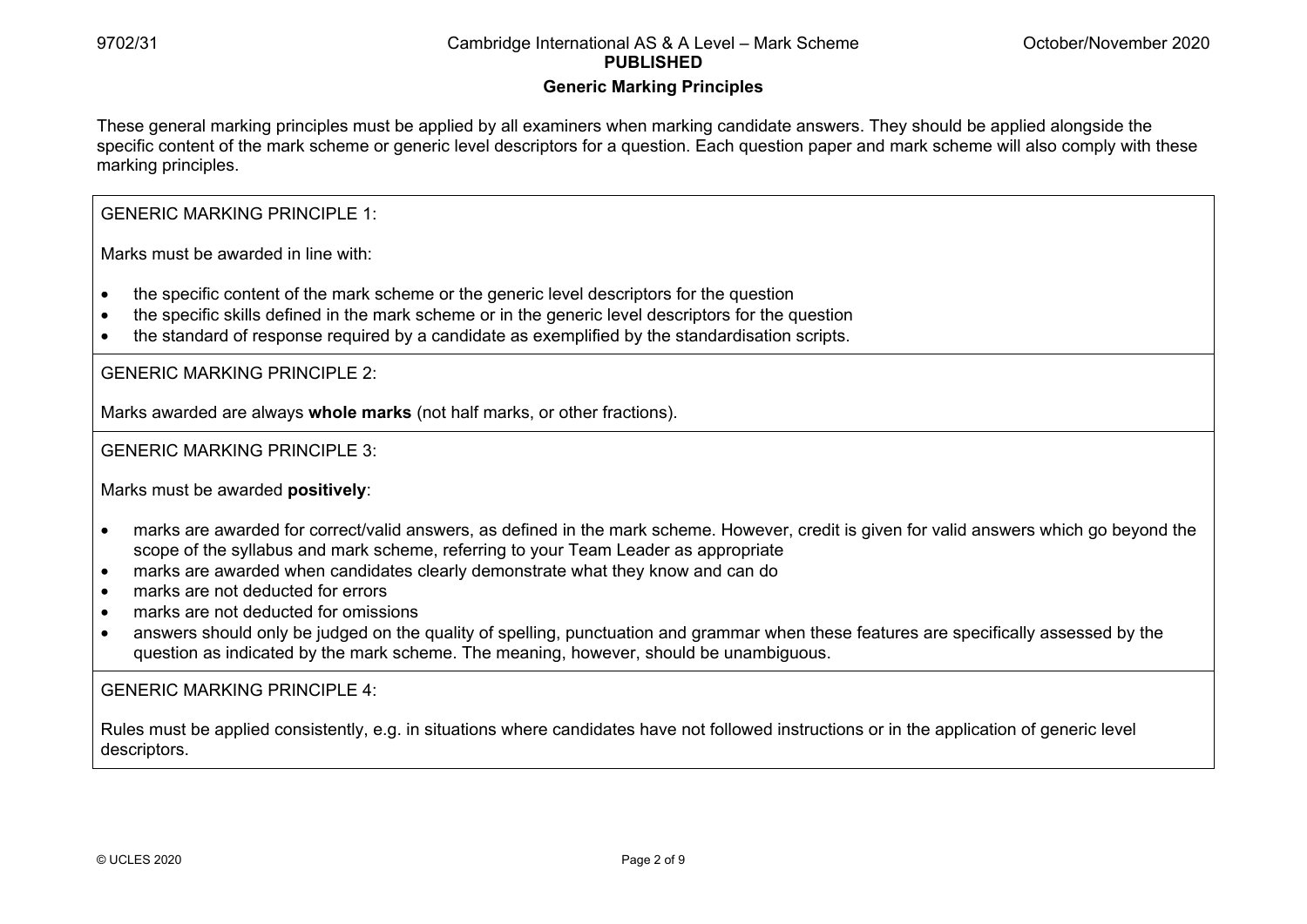#### GENERIC MARKING PRINCIPLE 5:

Marks should be awarded using the full range of marks defined in the mark scheme for the question (however; the use of the full mark range may be limited according to the quality of the candidate responses seen).

#### GENERIC MARKING PRINCIPLE 6:

Marks awarded are based solely on the requirements as defined in the mark scheme. Marks should not be awarded with grade thresholds or grade descriptors in mind.

### **Science-Specific Marking Principles**

- 1 Examiners should consider the context and scientific use of any keywords when awarding marks. Although keywords may be present, marks should not be awarded if the keywords are used incorrectly.
- 2 The examiner should not choose between contradictory statements given in the same question part, and credit should not be awarded for any correct statement that is contradicted within the same question part. Wrong science that is irrelevant to the question should be ignored.
- 3 Although spellings do not have to be correct, spellings of syllabus terms must allow for clear and unambiguous separation from other syllabus terms with which they may be confused (e.g. ethane / ethene, glucagon / glycogen, refraction / reflection).
- 4 The error carried forward (ecf) principle should be applied, where appropriate. If an incorrect answer is subsequently used in a scientifically correct way, the candidate should be awarded these subsequent marking points. Further guidance will be included in the mark scheme where necessary and any exceptions to this general principle will be noted.

#### 5 'List rule' guidance

For questions that require *<sup>n</sup>* responses (e.g. State **two** reasons …):

- The response should be read as continuous prose, even when numbered answer spaces are provided.
- Any response marked *ignore* in the mark scheme should not count towards *n*.
- Incorrect responses should not be awarded credit but will still count towards *n*.
- Read the entire response to check for any responses that contradict those that would otherwise be credited. Credit should **not** be awarded for any responses that are contradicted within the rest of the response. Where two responses contradict one another, this should be treated as a single incorrect response.
- Non-contradictory responses after the first *n* responses may be ignored even if they include incorrect science.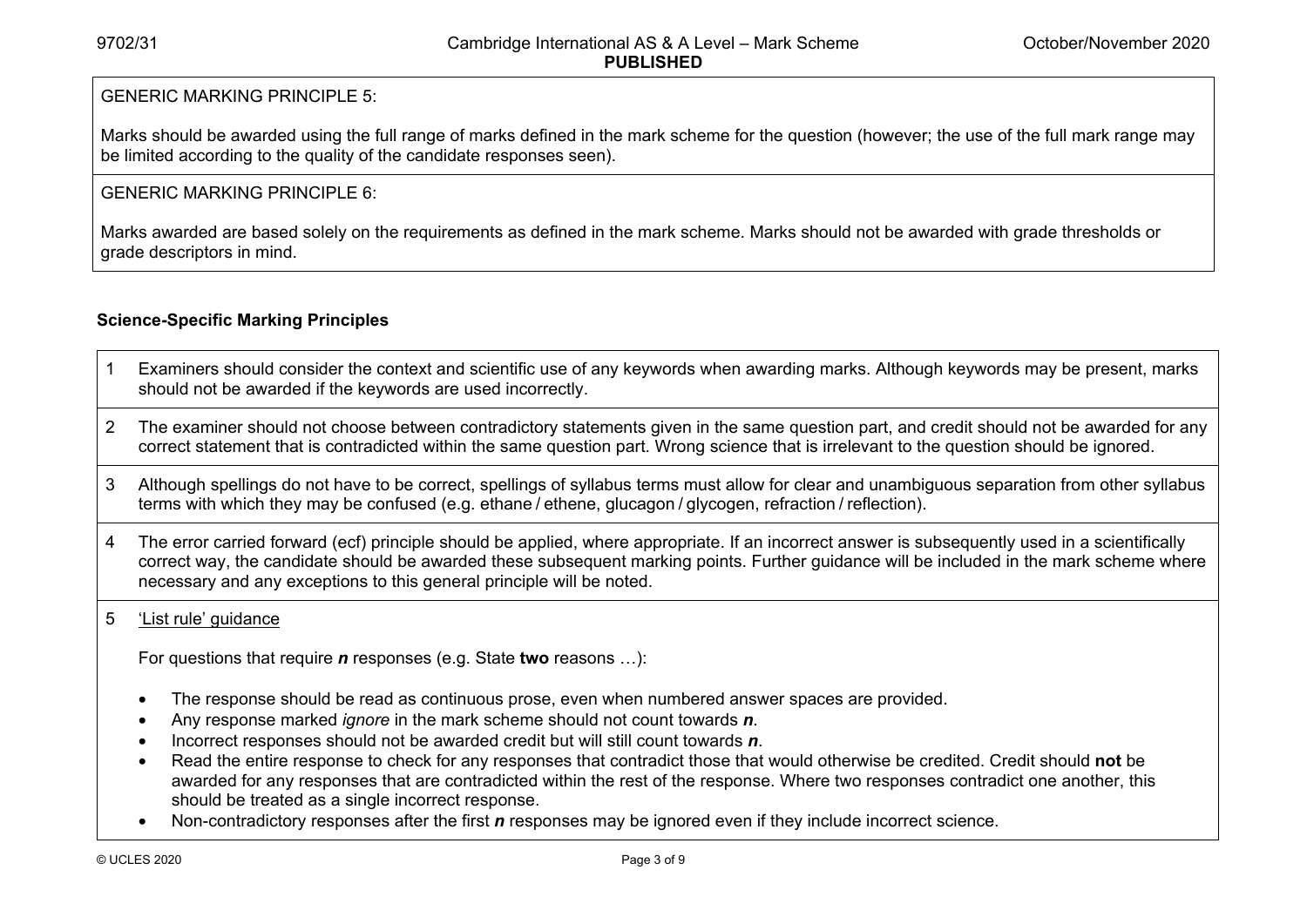#### 6 Calculation specific guidance

Correct answers to calculations should be given full credit even if there is no working or incorrect working, **unless** the question states 'show your working'.

For questions in which the number of significant figures required is not stated, credit should be awarded for correct answers when rounded by the examiner to the number of significant figures given in the mark scheme. This may not apply to measured values.

For answers given in standard form (e.g. a × 10<sup>*n*</sup>) in which the convention of restricting the value of the coefficient (a) to a value between 1 and 10 is not followed, credit may still be awarded if the answer can be converted to the answer given in the mark scheme.

Unless a separate mark is given for a unit, a missing or incorrect unit will normally mean that the final calculation mark is not awarded. Exceptions to this general principle will be noted in the mark scheme.

#### 7 Guidance for chemical equations

Multiples / fractions of coefficients used in chemical equations are acceptable unless stated otherwise in the mark scheme.

State symbols given in an equation should be ignored unless asked for in the question or stated otherwise in the mark scheme.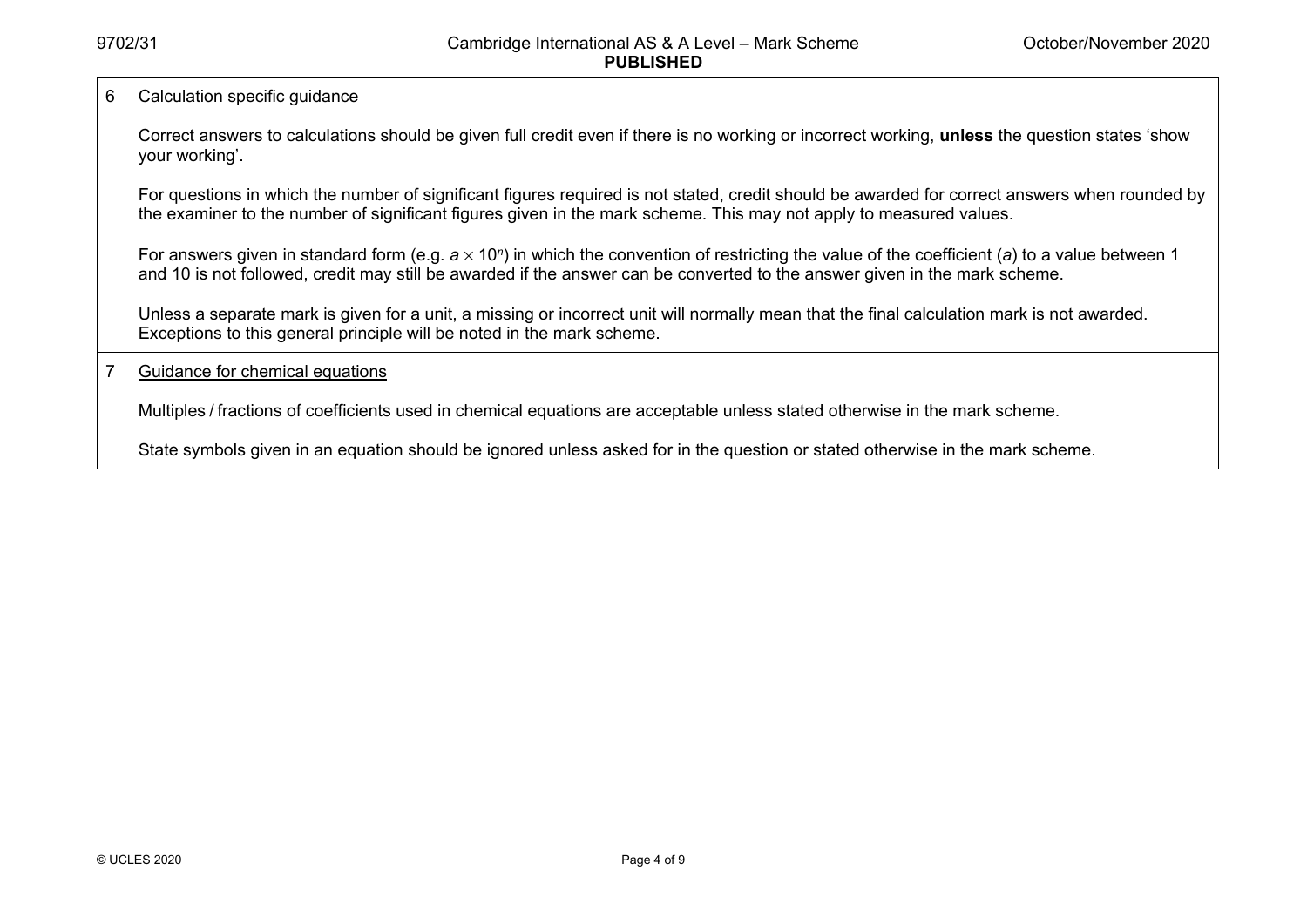| <b>Question</b> | <b>Answer</b>                                                                                                                                                                                                                           |   |
|-----------------|-----------------------------------------------------------------------------------------------------------------------------------------------------------------------------------------------------------------------------------------|---|
| 1(a)            | Value(s) of $p$ in the range 9.0–15.0 cm with unit.                                                                                                                                                                                     |   |
| 1(b)            | Value of $m$ in the range 10.0–14.0 g.                                                                                                                                                                                                  |   |
| 1(c)            | Six sets of readings of $m$ (different values) and $p$ with correct trend and without help from the Supervisor scores 5<br>marks, five sets scores 4 marks, etc.                                                                        | 5 |
|                 | Range: $\Delta m \geqslant 80$ g.                                                                                                                                                                                                       |   |
|                 | Column headings:<br>Each column heading must contain a quantity, a unit and a separating mark where appropriate.<br>The presentation of quantity and unit must conform to accepted scientific convention, e.g. $m/q$ , $\sqrt{p}/m^2$ . |   |
|                 | Consistency:<br>All values of $p$ must be given to the nearest mm.                                                                                                                                                                      |   |
|                 | Significant figures:<br>All values of $\sqrt{m}$ must be given to the same number of significant figures as, or one greater than, the number of s.f. of<br>the $m$ values as recorded in table.                                         | 1 |
|                 | Calculation: Values of $\sqrt{\rho}$ are correct.                                                                                                                                                                                       |   |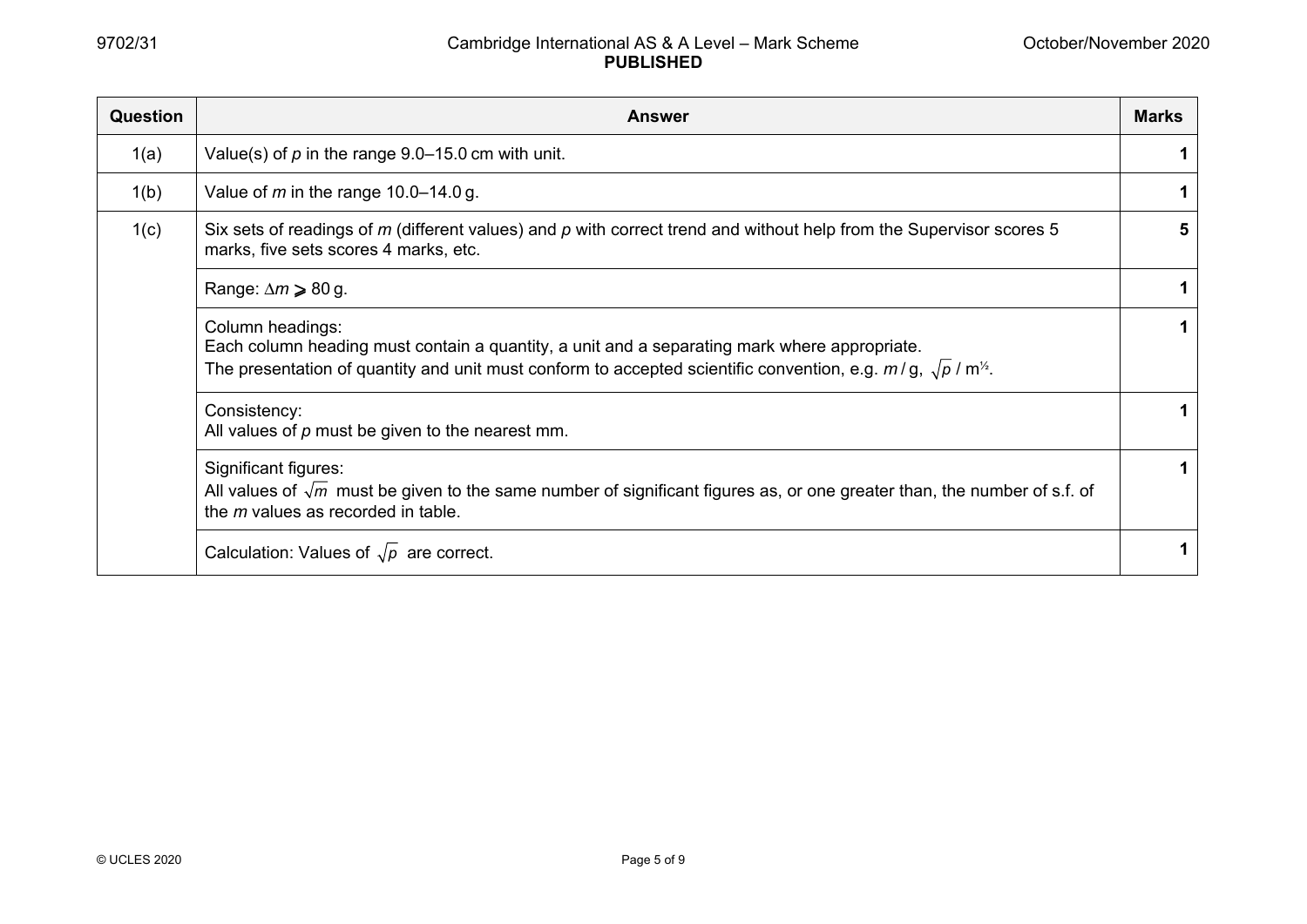| Question | <b>Answer</b>                                                                                                                                                                                                                                                                                                                                                                                                                                                            | <b>Marks</b> |
|----------|--------------------------------------------------------------------------------------------------------------------------------------------------------------------------------------------------------------------------------------------------------------------------------------------------------------------------------------------------------------------------------------------------------------------------------------------------------------------------|--------------|
| 1(d)(i)  | Axes:<br>Sensible scales must be used, no awkward scales (e.g. 3:10 or fractions).<br>Scales must be chosen so that the plotted points occupy at least half the graph grid in both x and y directions.<br>Scales must be labelled with the quantity that is being plotted.<br>Scale markings should be no more than three large squares apart.                                                                                                                           |              |
|          | Plotting of points:<br>All observations in the table must be plotted on the grid.<br>Diameter of plotted points must be $\leq$ half a small square.<br>Points must be plotted to an accuracy of half a small square.                                                                                                                                                                                                                                                     |              |
|          | Quality:<br>All points in the table must be plotted on the grid.<br>Trend of points must be correct.<br>It must be possible to draw a straight line that is within $\pm 0.1$ on the $\sqrt{p}$ axis of all plotted points.                                                                                                                                                                                                                                               |              |
| 1(d)(ii) | Line of best fit:<br>Judge by balance of all points on the grid about the candidate's line (at least 5 points). There must be an even<br>distribution of points either side of the line along the full length.<br>Allow one anomalous point only if clearly indicated (i.e. circled or labelled) by the candidate. There must be at least five<br>points left after the anomalous point is disregarded.<br>Lines must not be kinked or thicker than half a small square. |              |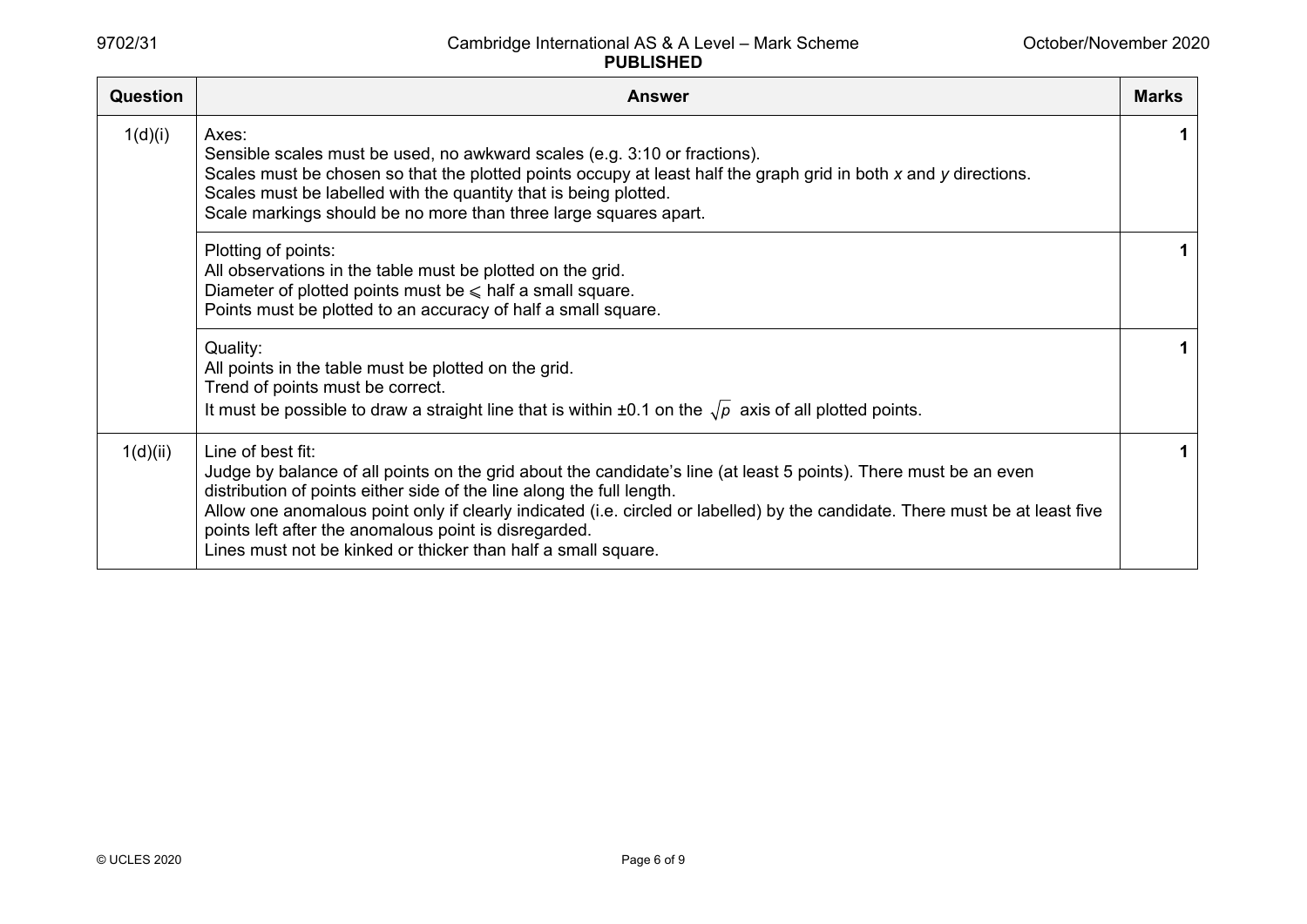| <b>Question</b> | <b>Answer</b>                                                                                                                                                                                                                                                                                                                                                                                                                                                                                                                                                                                                                                                      | <b>Marks</b> |
|-----------------|--------------------------------------------------------------------------------------------------------------------------------------------------------------------------------------------------------------------------------------------------------------------------------------------------------------------------------------------------------------------------------------------------------------------------------------------------------------------------------------------------------------------------------------------------------------------------------------------------------------------------------------------------------------------|--------------|
| 1(d)(iii)       | Gradient:<br>The hypotenuse of the triangle used must be greater than half the length of the drawn line.<br>Method of calculation must be correct, e.g. not $\Delta x / \Delta y$ .<br>Gradient sign on answer line matches graph drawn.<br>Both read-offs must be accurate to half a small square in both the x and y directions.<br>y-intercept:<br>Correct read-off from a point on the line substituted correctly into $y = mx + c$ or an equivalent expression.<br>Read-off accurate to half a small square in both x and y directions.<br><b>or</b><br>Intercept read directly from the graph, with read-off at $x =$ zero, accurate to half a small square. | 1<br>1.      |
| 1(e)            | Value of $A =$ candidate's gradient and value of $B =$ candidate's intercept.<br>The values must not be fractions.                                                                                                                                                                                                                                                                                                                                                                                                                                                                                                                                                 | 1.           |
|                 | Unit for A correct (e.g. cm <sup>0.5</sup> g <sup>-0.5</sup> or cm <sup>1/2</sup> g <sup>-1/2</sup> ) and unit for B correct (e.g. cm <sup>0.5</sup> or cm <sup>1/2</sup> ).                                                                                                                                                                                                                                                                                                                                                                                                                                                                                       |              |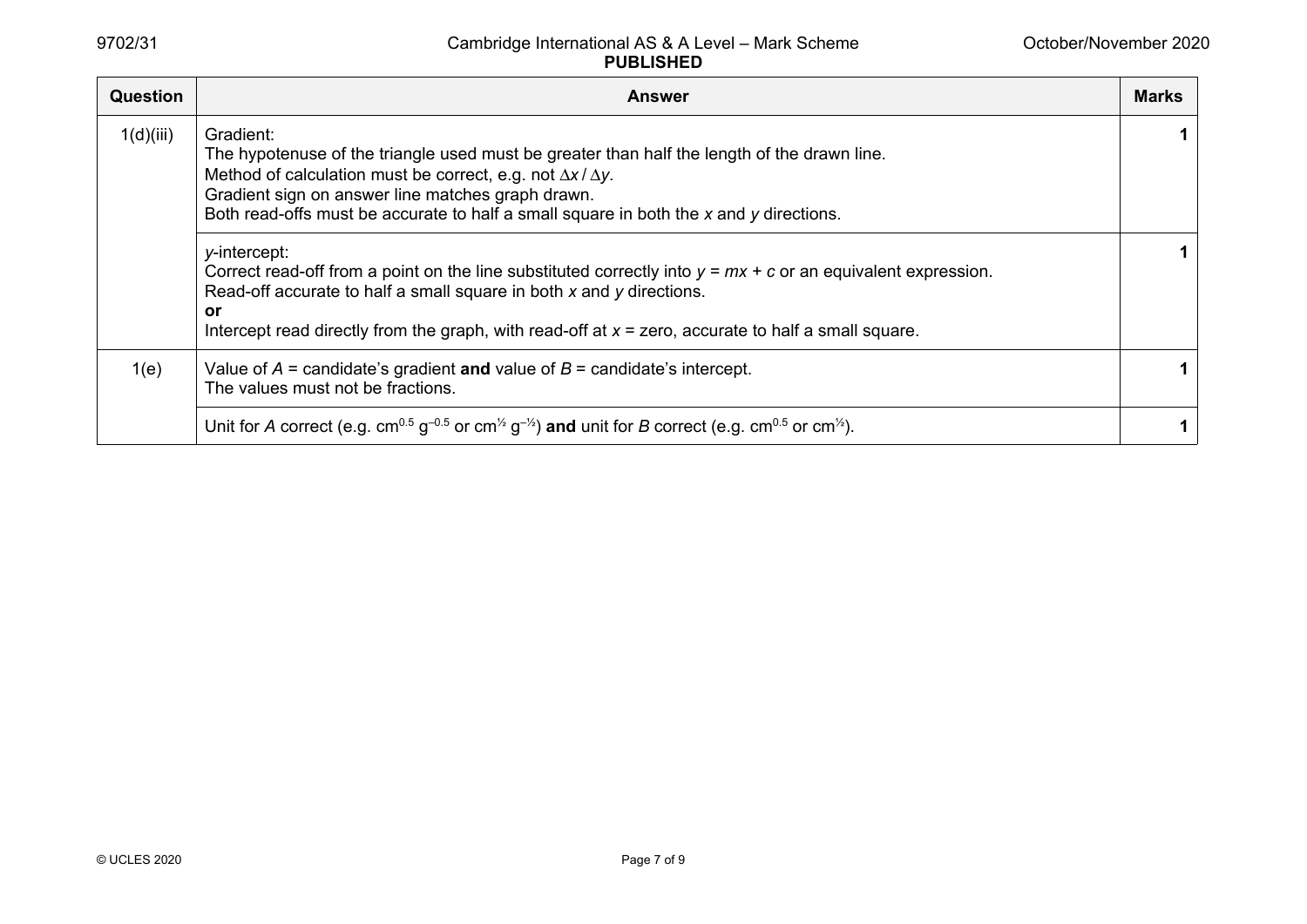| <b>Question</b> | <b>Answer</b>                                                                                                                                                                                                                                                                                     | <b>Marks</b> |
|-----------------|---------------------------------------------------------------------------------------------------------------------------------------------------------------------------------------------------------------------------------------------------------------------------------------------------|--------------|
| 2(a)(i)         | Value(s) of raw $\theta$ to the nearest degree.                                                                                                                                                                                                                                                   | 1            |
| 2(a)(ii)        | Correct calculation of $sin \theta$ .                                                                                                                                                                                                                                                             | 1            |
| 2(a)(iii)       | Justification for significant figures in $sin\theta$ linked to s.f. in $\theta$ .                                                                                                                                                                                                                 | 1            |
| 2(b)(i)         | Value of time $t$ in range $0.5-3.0$ s.                                                                                                                                                                                                                                                           | 1            |
|                 | Evidence of repeat values of t.                                                                                                                                                                                                                                                                   | 1            |
| 2(b)(ii)        | Percentage uncertainty based on an absolute uncertainty in t in range 0.2–0.5 s.<br>If repeat readings have been taken, then the absolute uncertainty can be half the range (but not zero) if the working is<br>clearly shown.<br>Correct method of calculation to obtain percentage uncertainty. | 1            |
| 2(c)(i)         | Second value of $\theta$ recorded.                                                                                                                                                                                                                                                                | 1            |
|                 | Second value of $\theta$ less than 70.0°.                                                                                                                                                                                                                                                         | 1            |
| 2(c)(ii)        | Second value of t recorded.                                                                                                                                                                                                                                                                       | 1            |
|                 | Second value of t greater than first value of t.                                                                                                                                                                                                                                                  | 1            |
| 2(d)(i)         | Two values of k calculated correctly. The final k values must not be fractions.                                                                                                                                                                                                                   | 1            |
| 2(d)(ii)        | Valid comment consistent with the calculated values of k, testing against a criterion stated by the candidate.                                                                                                                                                                                    | 1            |